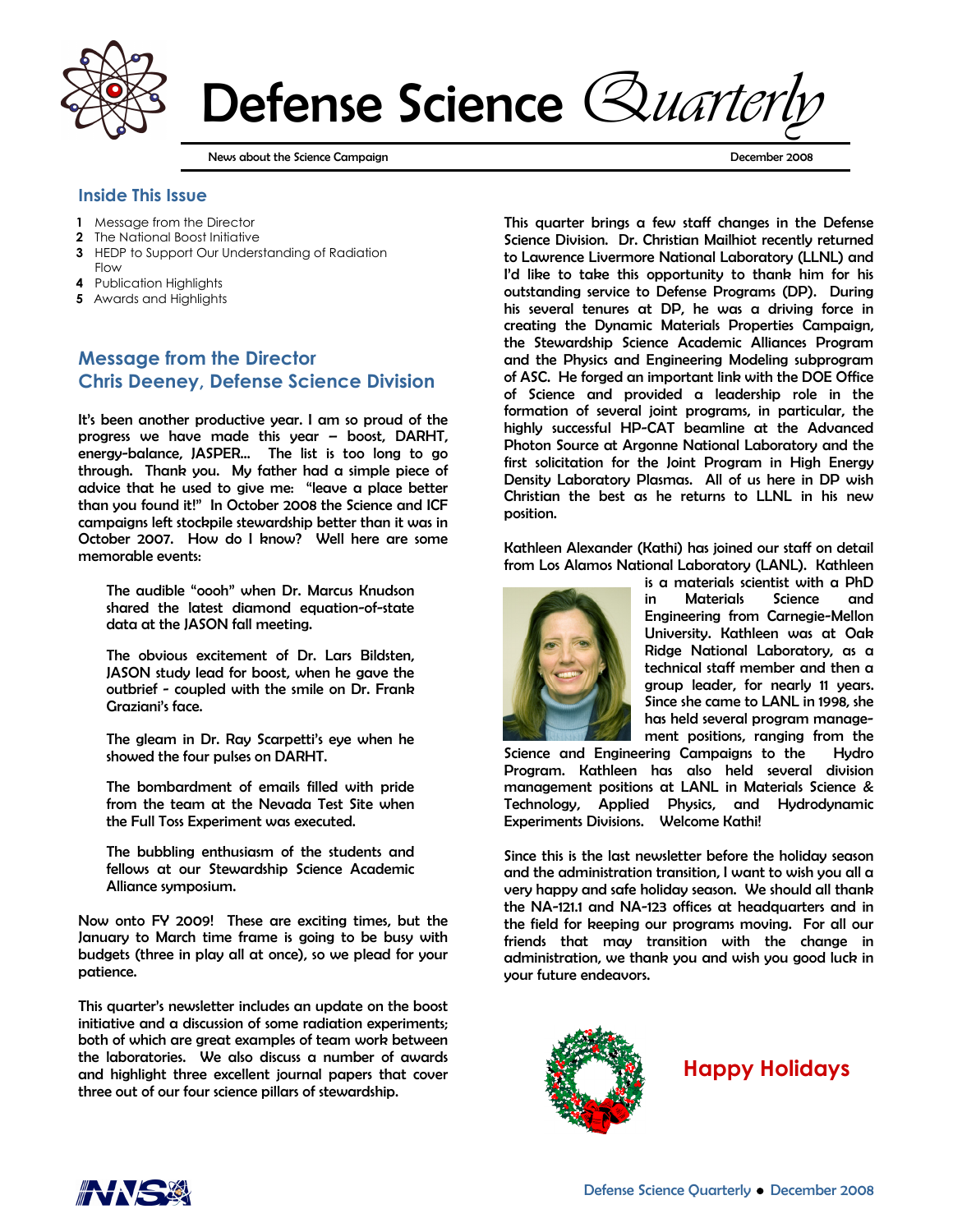### The National Boost Initiative: What is it and what is it doing? by Frank Graziani (LLNL), Brad Beck (LANL), Mark Chadwick (LANL), Tom Mehlhorn (SNL), Paul Miller (LLNL) and Maurice Sheppard (LANL)

The boost process is at the core of the operation of all nuclear weapons in the U.S. stockpile and it is no overstatement to say that the modern nuclear deterrent exists because of boost. Its use allows for the high yieldto-weight ratio and miniaturization option that modern designs rely upon.

September 26, 2008, marked the sixteenth anniversary of the U.S. nuclear test moratorium. During the intervening period, the Stockpile Stewardship Program (SSP) has developed the understanding, experimental facilities, and computational resources to continue maintaining the U.S. nuclear deterrent, but the effects of stockpile aging and evolving geopolitical issues are creating new challenges. This predictive capability is essential to:

- address problems posed by the aging of the legacy stockpile,
- enhance the safety and surety of our nuclear weapons,
- provide a reliable nuclear deterrent and maintain nuclear preeminence while reducing stockpile numbers, and
- enable responsiveness to U.S. leadership directions regarding the stockpile and the NNSA Complex,

A substantial advance in our understanding and predictive capabilities in primary performance are critical to providing the ability to maintain high confidence in the U.S. nuclear deterrent while meeting the technical and geopolitical issues the nation is facing. All of these goals are central to our effort to mitigate the nuclear threat in a changing global environment.

To meet these challenges, SSP is pursuing a science based predictive capability for the nuclear explosive packages in the absence of nuclear testing.

It is now possible to achieve a quantum leap in our predictive capability utilizing investments in the advanced computational capabilities and major experimental facilities such as the National Ignition Facility, Z, and the Dual Axis Radiographic Hydrodynamics Test facility. Boost has been identified as the greatest current source of uncertainty in weapon behavior<sup>1</sup>.

In order to address this uncertainty, a tri-lab National Boost Initiative (NBI) was formed in the winter of 2007; it built upon the successes of SSP and with a goal of advancing significantly the understanding of boost. Leadership of NBI was provided by an NBI Integrated Product Team (IPT) consisting of the following people: Frank Graziani and Paul Miller of LLNL; Maurice Sheppard, Brad Beck (who is now leading DPE for LANL) and Mark Chadwick from LANL; Tom Mehlhorn from SNL; and Chris Deeney and Robert Hanrahan from

 NNSA. This difficult national undertaking began with a kick-off meeting in Washington, DC, where designers, computational physicists and experimentalists from Lawrence Livermore, Los Alamos and Sandia National Laboratories discussed the critical uncertainties surrounding boost and the path forward. Technical Working Groups (TWG) were formed, each focused on a particular subject matter discipline (materials, hydrodynamics, plasmas and nuclear physics). An integration technical working group concerned itself with data, experiments and designs to encourage crossdisciplinary discussions. The purpose of the TWGs was to identify critical uncertainties and prioritize the work necessary to address those uncertainties. Members of the TWGs consulted with their colleagues and met with one another and the NBI IPT for approximately a year. Each TWG produced a report addressing (1) outstanding technical issues (2) prioritization of outstanding technical issues and (3) a path forward to understanding key uncertainties. These reports formed the backbone of the National Boost Strategy document.

The National Boost Strategy document outlines the approach to resolving performance uncertainties in the assessment of primaries, demonstrating a fundamentally new understanding and associated predictive capability by the year 2018. It identifies key topics of concern, prioritizes issues by impact, and outlines the optimum path towards progress as part of a tri-lab effort involving LLNL, LANL, and SNL.

Using the National Boost Strategy document as a guide, activities in 2008 centered on executing the work needed to address the key uncertainties. Working with the Science Campaign leads and laboratory management, a work scope, timeline and plan have been developed. Activities have started at all three national laboratories in such areas such as validation suites, high energy density physics experiments, molecular dynamics simulations of plasmas, transport properties of warm dense matter, data re-analysis, material properties, and hydrodynamics. The planning and technical work was reviewed during the 2008 JASON Summer Study period and the report has been accepted by NNSA.

In summary, the NBI's goal is to resolve current primary performance uncertainties, by replacing ad hoc factors and assumptions with physics-based models, thereby allowing assessments of any primaries without reliance on additional nuclear tests. The objectives are to maintain high-quality assessments and mitigating strategies for the aging legacy stockpile in the face of unexpected developments enhance surety in response to evolving geopolitical issues, and to be prepared to implement future U.S. leadership directions regarding the stockpile and the NNSA Complex.

<sup>1</sup> "NBI Strategy Document" cover letter, B. Beck, M. Chadwick, F. Graziani, T. Mehlhorn and P. Miller

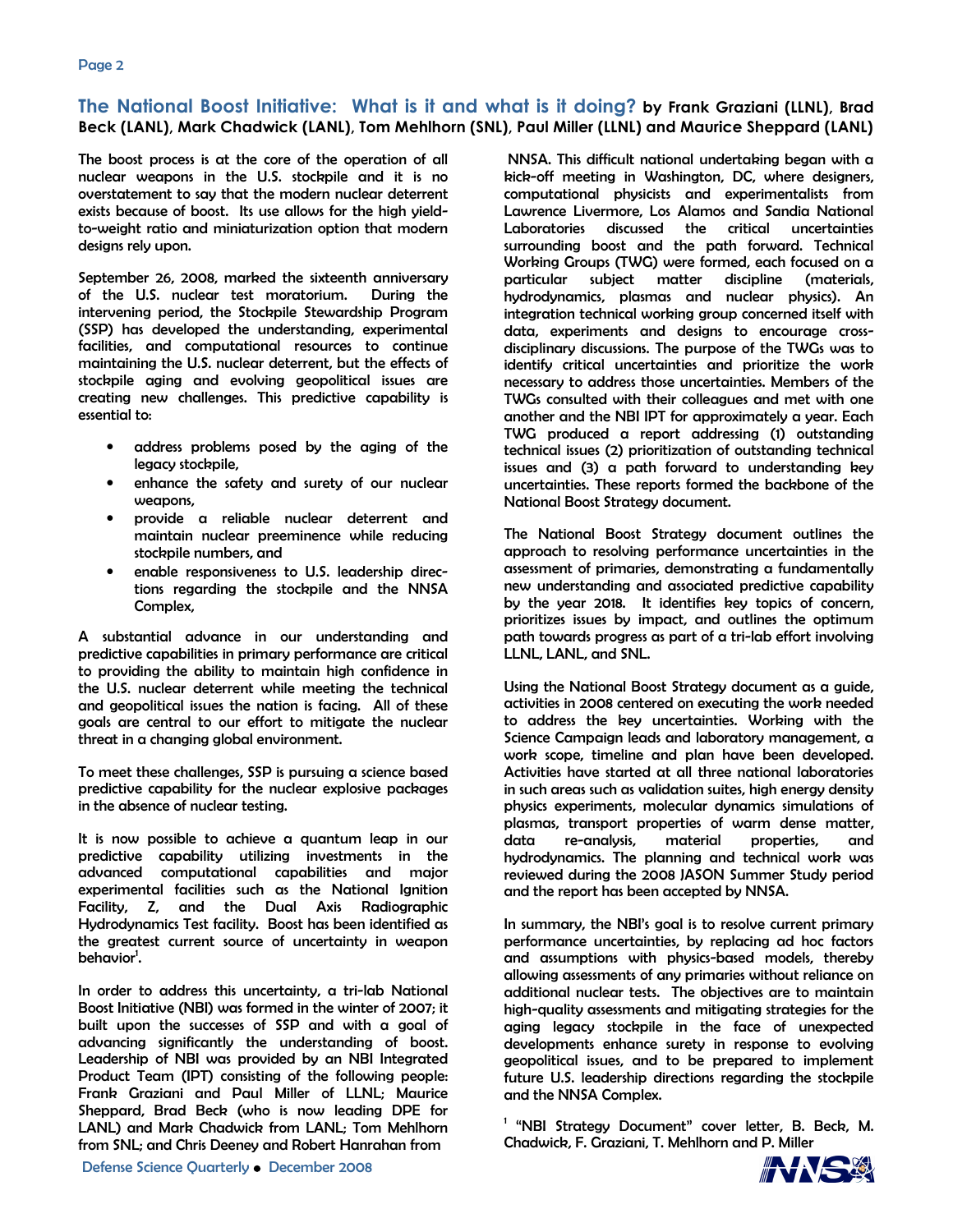### HEDP to Support Our Understanding of Radiation Flow by Randy Kanzleiter (LANL)

Since the cessation of testing, the underpinnings of our nuclear performance predictions have slowly transitioned from a base of design validation through nuclear testing to one of improved predictability through the Science and Advanced Simulation and Computing (ASC) programs.

The only current or anticipated U.S. facilities capable of producing sufficiently intense conditions for radiation driven experiments relevant to astrophysics or nuclear weapons are the National Ignition Facility (NIF) at Lawrence Livermore National Laboratory (LLNL), Omega at the University of Rochester's Laboratory for Laser Energetics (LLE) and Z at Sandia National Laboratories (SNL). NIF and Omega use intense bursts of laser radiation while Z employs an imploding wire array in a configuration called a Dynamic Hohlraum (DH). Each facility is capable of producing drive conditions of at least 150 eV (where 1 eV ~ 11,600° K). Using these sources, the Los Alamos National Laboratory (LANL) Secondary Assessment program is actively designing experiments to validate and test the limits of our radiation flow models.

Prior to the ZR upgrade at SNL, DH configurations on Z were reaching 200 eV equivalent hohlraum temperatures driving radiation experiments examining bulk energy propagation. The last such radflow experiment before the Z shutdown is shown in Figure 1. The high-temperature DH source filled a truncated cone with approximately 100 kJ of hot x-rays. The radiation propagated down a cylinder with (or without) a gap and exited the target into a surrounding  $SiO<sub>2</sub>$  aerogel. As the propagating radiation spreads out and loses energy, it eventually stalls and forms a hydrodynamic shock in the aerogel that is visualized with radiography as seen in Figure 2. By comparing the unperturbed (without a gap) and perturbed (with gap) shock positions we were able to make quantitative measurements of energy transport<sup>1</sup>.



Figure 1. Target design for the Features II experimental campaign fielded in 2006 on the SNL Z facility. The 200 eV DH source, as measured by a Taper Monitor Hole, provided the drive for experiments characterizing bulk energy flow.

The future of Los Alamos' High Energy Density (HED) radflow program is focused on both generating data to improve our understanding of radiation flow in complex geometries and provide essential validation of LANL's energy balance philosophy. Both LANL and LLNL are committed to meeting a FY10 L1 milestone on Energy Balance delivering improved predictive capabilities for stockpile assessment. Once met, and as outlined in the Predictive Capability Framework (PCF), outstanding issues regarding validation and reduction of uncertainties are waiting for the eventual completion and access to the LLNL NIF facility. NIF will produce hohlraum drives in excess of 300 eV; enabling closer ties between experiments in both the HED and weapon regimes. In addition to a well-characterized and reproducible drive, ensuring the availability of necessary non-ignition related diagnostics on NIF is critical to achieving our scientific goals. As the NIF program transitions from achieving ignition to a broader focus on general weapons physics issues such as radiation flow, additional diagnostics such as calibrated DANTE, hi-energy radiography including phase contrast imaging, and temporally/spatially resolved spectroscopy for temperature measurements are needed to capture the data required for closure.

The Los Alamos Science Campaigns are eagerly awaiting NIF access to address questions of stockpile relevance. Our HED radflow program is concentrated under the banner "Pleiades"; a collection of experiments in increasingly complex geometries. Current plans call for early experiments in FY10 examining potential hohlraum configurations generating the highest possible drive temperatures. Allowing for suitable resources and availability, our planned experiments will provide the data needed to close the energy balance issue by the 2015 PCF goal.



Figure 2. Data from the Features II experiments on Z acquired by imaging a radiation driven, hydrodynamic shock. Measurements of the shock position along the axial and radial axis directly relate to the delivered energy and subsequent radiation flow.

<sup>1</sup>Watt, R.G., et.al., "Validating Hydro-code Predictions of ICF Hohlraum Energy Loss using the Z Accelerator at Sandia National Laboratory (U)", Nuclear Weapons Journal, (to be published).

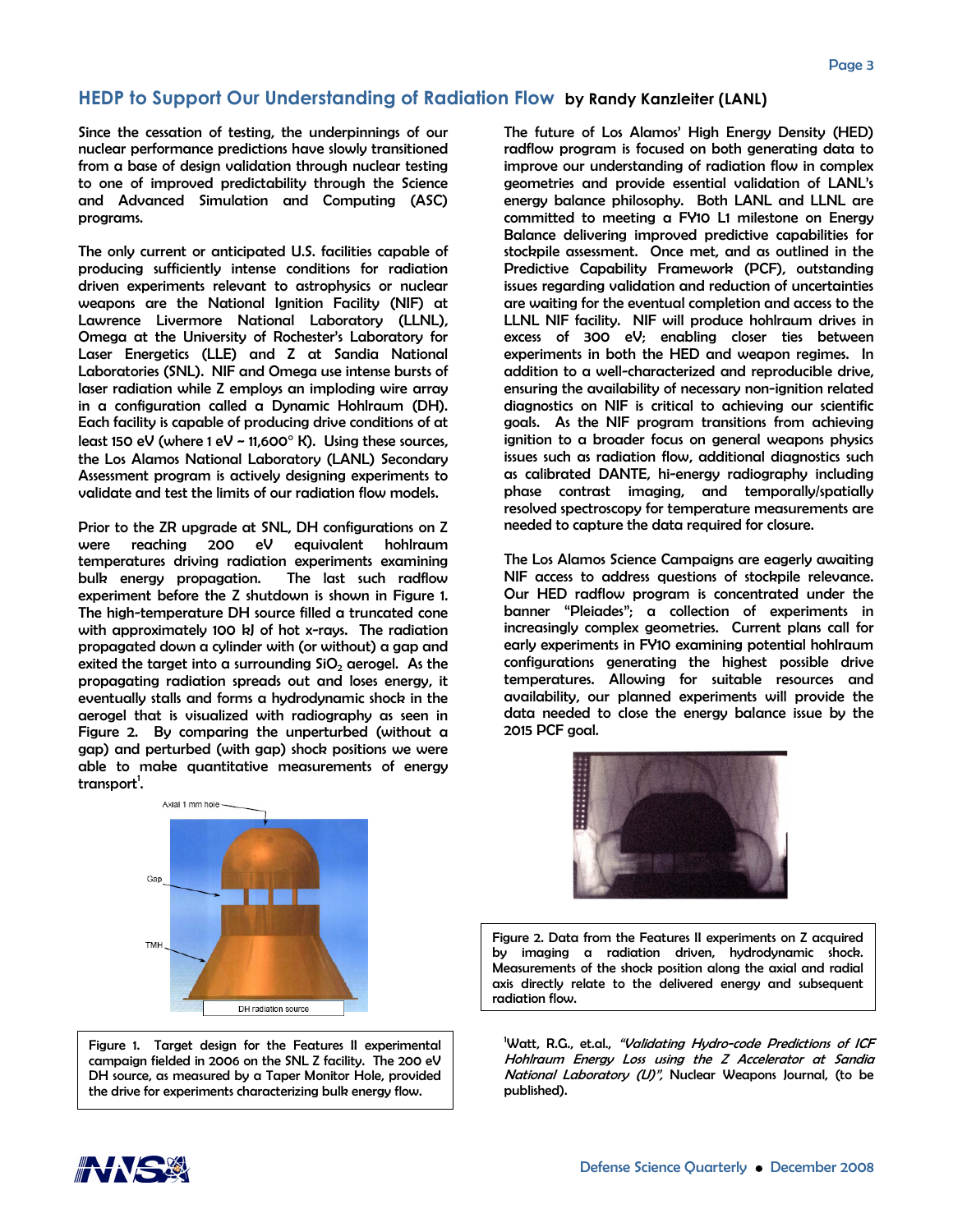## Publication Highlights by Brad Wallin

In this section we highlight recent publications in highimpact scientific journals of research supported by the NNSA Science Campaigns.

#### "An Experimental Investigation of Mixing Mechanisms in Shock-Accelerated Flow"

C. Tomkins et al., J. Fluid Mechanics 611, 131 (2008) [Cover article!]

An experimental investigation of mixing mechanisms in a shock-induced instability flow is described. For the case of a shock accelerated cylinder of heavy gas in air, quantitative two-dimensional maps of the heavy-gas (SF6) concentration using planar laser-induced fluorescence is obtained. The instantaneous scalar dissipation rate, or mixing rate, is estimated experimentally for the first time in this type of flow, and used to identify the regions of most intense post-shock mixing and to examine the underlying mechanisms. Instability growth is observed in certain regions of the flow beginning at intermediate times. The mixing rate results show that while these unstable regions play a significant role in the mixing process, a large amount of mixing also occurs by mechanisms directly associated with the primary instability, including gradient intensification via the large-scale strain field in a particular nonturbulent region of the flow. Such understanding of the true physical mechanisms is critical for accurate, predictive simulations and proper design of models of turbulent flow.

"Ultrafast Dynamic Compression Technique to Study the Kinetics of Phase Transformations in **Bismuth**" R.F. Smith et. al., Physical Review Letters, 101, 065701 (2008)

Structural phase-transformation kinetics has been an active area of theoretical and experimental research in condensed-matter physics for several decades. Despite this, there remains a lack of quantitative data primarily due to the limitations in experimental techniques to measure these extremely rapid phenomena. Studies of time-dependent transformations have typically used shock compression, in which a single point in stresstemperature  $(P<sub>T</sub>)$  space is reached over the shock-wave rise time. If P lies beyond a phase boundary, a two-wave profile propagating in the sample can develop due to wave speed differences between the two phases. Measurement of the intermediate temporal slope connecting this two-wave structure has been used to infer phase-transformation time scales. Recently developed ramp-wave-loading (RWL) techniques offer greater sensitivity over shock experiments in detecting phase transformations. Here, the authors use laser driven RWL of 20–50 micron thick preheated Bi foils to sample

continuous paths in  $P-T$  space. These experiments represent, to our their knowledge, the first time multiplewave features associated with phase transformations have been observed under laser-driven compression. The time scale for laser-driven RWL is several to tens of nanoseconds, substantially shorter than previously reported phase transition times for Bi I-II. By preheating the Bi (296–532 K) different paths through  $P$ -T space are explored to provide insight into the phase-transformation mechanisms. Under these rapid compression time scales, the equilibrium Bi I-II phase boundary is determined to be over-pressurized by  $\Delta P \sim 0.3$ –1 GPa. The onset of significant growth of  $\Delta P/kT$  occurs at a threshold strain rate of 5x10-6 s-1. For higher strain rates, ∆P/kT increases logarithmically and is comparable to the new phase incubation period. The dependence of  $\Delta P = kT$  on strain rate is consistent with a thermally activated transformation.

"Radiation Energetics of ICF-Relevant Wire-Array Z Pinches" D.B. Sinars et. al., Physical Review Letters, 100, 145002 (2008)

The premise behind  $Z$  pinch plasma radiation sources is that the radiation energy is produced by the cylindrical implosion and compression of the wire mass by the Lorentz jxB force. However, the total energy radiated by some Al Z pinch plasmas on 7 MA facilities was in excess of the estimated kinetic energy of the implosion by factors of 2–4. Early two-dimensional simulations of 40 mm diameter tungsten array experiments explained the total radiation pulse as a combination of the implosionkinetic energy and subsequent additional plasma compression applied by the  $ixB$  force during stagnation. However, very large convergence ratios for the magnetic field  $(> 20)$  were needed to match experimental radiation powers and total yields with no systematic experimental data to corroborate such claims. In this Letter the authors estimate the  $ixB$  work done by using multiple diagnostics that include the first direct measurement of the imploding mass density profile of a wire-array  $Z$  pinch. In tests with a 1-mm on-axis rod the authors found that the radiation can be readily explained by the observable  $jxB$  work, but bare-axis tests require the equivalent of sub-mm convergence of the magnetic field (> 20 convergence ratio). Emissive, submm plasma structures are not seen in soft x-ray diagnostics except at  $>$  keV energies. The systematic data set presented here (radiation power, size, spectrum, mass density profile) strongly constrains ongoing simulation efforts.